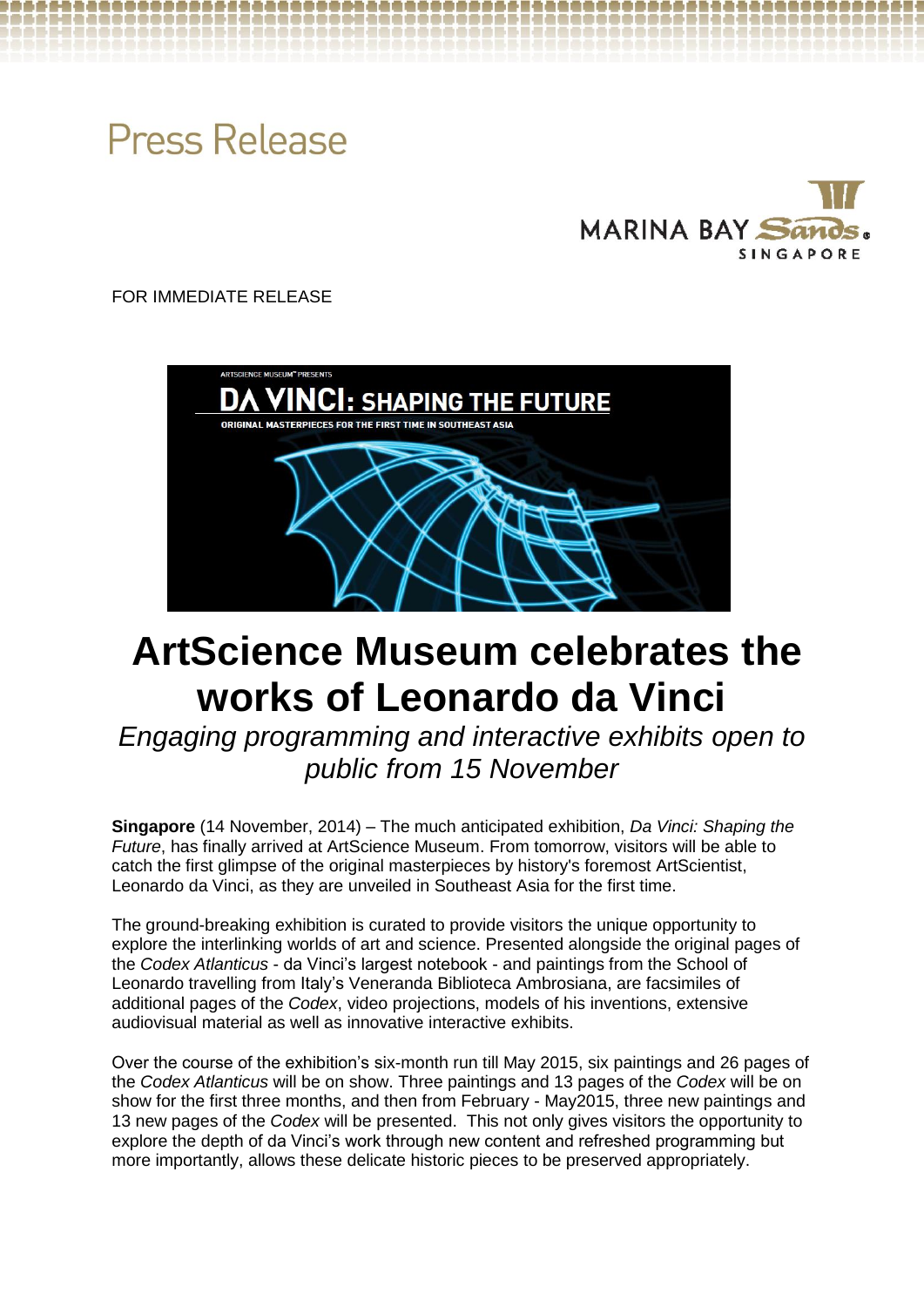

"*Da Vinci: Shaping the Future* is without question one of ArtScience Museum's most important exhibitions so far. More than any other figure in history, Leonardo da Vinci represents the unity of art and science, and thus bringing his original work to the region for the first time is a landmark for us. We are privileged to have these treasures in our care for the next six months, with some travelling out of Italy for the very first time. Being able to combine these original artworks with contemporary art, interactive technology, and exhibits such as the specially created video-mapping of da Vinci's *Last Supper*, has been a dream come true for our curatorial team. Although he was born more than 500 years ago, da Vinci's genius, creativity, and interdisciplinary approach continue to inspire and shape the future we live in, and we are looking forward to sharing all of these with our visitors," said Ms Honor Harger, Executive Director of ArtScience Museum.

Monsignor Franco Buzzi, Prefect of the Biblioteca Ambrosiana added, "We want to introduce people to the depth and breadth of da Vinci's work and whose ideas continue to have great influence today. Da Vinci is a visionary ahead of his time who saw no boundaries between art and science. He often immersed himself in nature, testing scientific laws, and meticulously recording his observations. The exhibition embodies that spirit and we are pleased to work with ArtScience Museum to present this in Singapore for the first time."

On display at the exhibition are 69 facsimiles reproduced from his notebook, illustrating da Vinci's mastery in five domains - mathematics, natural sciences, technology, music and architecture. Key highlights of the facsimiles include *Section for the Tiburio of the Milan Cathedral (Circa 1487 – 90) and Studies on the Flight of Birds (1505).*

The folio on the *Studies on the Flight of Birds (1505)* is one of da Vinci's most striking visual demonstrations of the flight of birds. Da Vinci had sketched the movements of birds to show how their positions differ when they change their flight direction. Using the simple lines to differentiate the bird's course of flight and wind direction, da Vinci created a dynamic and clear graphic representation of flight on paper.

*Section for the Tiburio of the Milan Cathedral (Circa 1487 – 90)* is one of the most interesting and important of da Vinci's drawings. This page of the *Codex Atlanticus* is considered to be da Vinci's only building project, as opposed to a theoretical study, among all his drawings. It even includes detailed calculations of the dome's weight. This study of an extended arch with a double dome has often been thought to be a bold revision of the Florence Cathedral, Brunelleschi's masterpiece.

In addition to the masterpieces on show, 20 models have been commissioned for the show, from Biblioteca Ambrosiana. These provide visitors with a real-life perspective of da Vinci's designs for flying, civic, and military mechanisms. Visitors will be able to identify with a few familiar models on display including the *Flying Machine, Archimedes' Screw* as well as the *Mobile Bridge*. Through these models, the public will be able to see in three-dimension da Vinci's ingenuity.

To showcase how Da Vinci's innovation and holistic thinking is still strikingly current today, ArtScience Museum is working with four tertiary groups to Singapore to present a unique collection of 14 technology and design projects, which are displayed at the end of the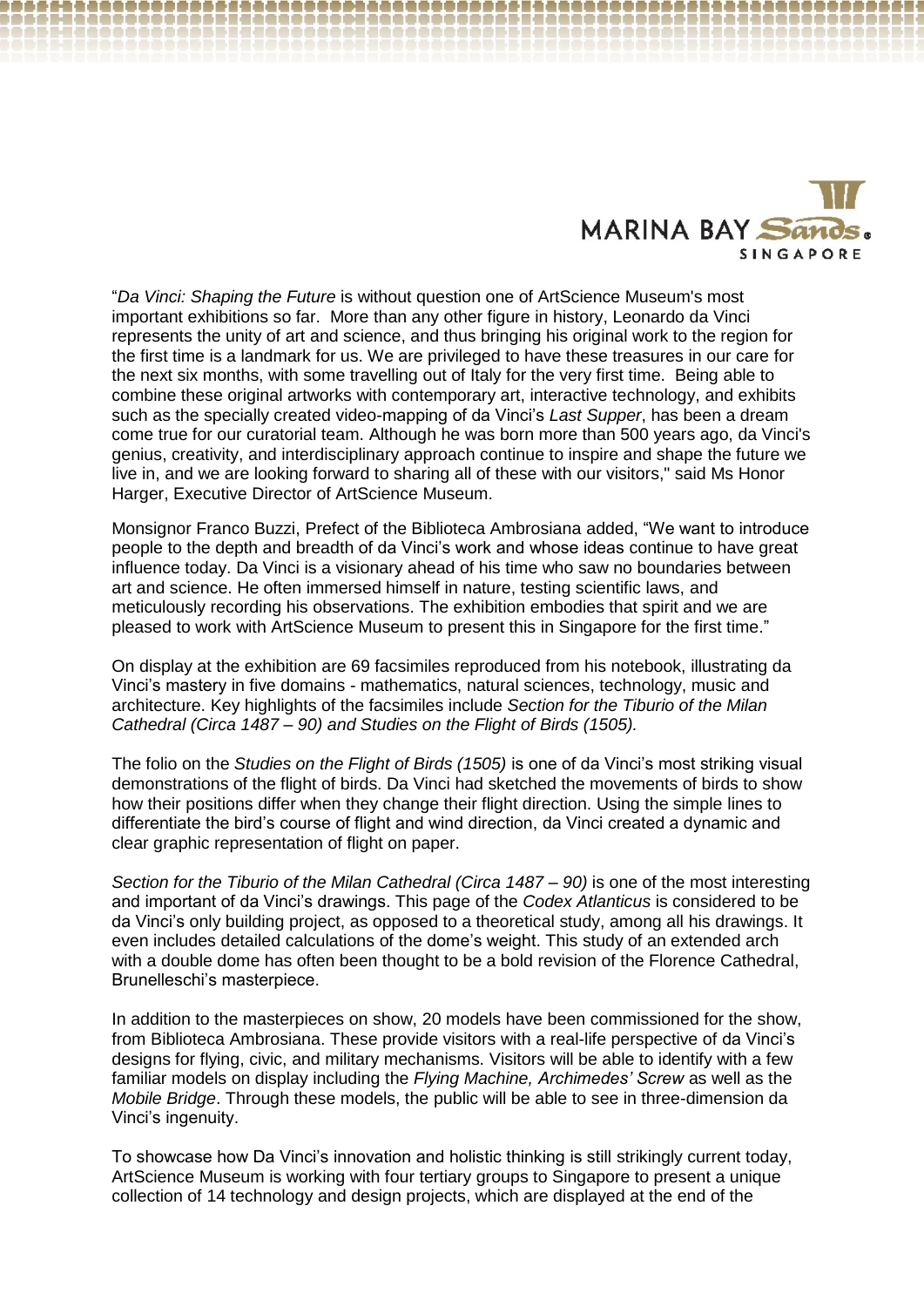

exhibition in a showcase called *Innovation Today*. The participants include SUTD-MIT International Design Centre, NUS-HCI Lab from the School of Computing at National University of Singapore (NUS), Meio-NUS CUTE Center and the Department of Communications and New Media of NUS. Some of the highlights of *Innovation Today*  include, *Artificial Life: Robots at Work, Sleep and Play* (SUTD-MIT), a showcase of how solar-powered mini robots are used to perform various tasks, and *D'Licious Vessel* (Keio-NUS Cute Center), a digital interface that simulates primary taste sensations through controlled electric pulses. These interactive exhibits highlight the systemic thinking pioneered by da Vinci, and how this is being applied in today's context.

*Da Vinci: Shaping the Future* is also curated to present visitors with a contemporary perspective of da Vinci's work. On display are five art installations inspired by da Vinci, including three new commissions by Donna Ong (Singapore), WY-TO (Singapore), as well as Semiconductor, Luke Jerram and Conrad Shawcross (United Kingdom).

## **Engaging Programming**

Visitors can also participate in engaging programmes and age-appropriate learning opportunities to discover their inner da Vinci.

Within the exhibition, an activity space titled *Inspired by da Vinci,* enable visitors to learn, explore, experiment and create their own inventions and artworks to take home. There are drop-in activity stations, exploring parachutes, platonic shapes and architecture that encourage participants to apply what they have learnt from the exhibition. The *Da Vinci Challenge* workshops give visitors a chance to explore da Vinci-related themes in greater depth. These family-friendly workshops include, *Illustrating Nature, Bridges, Projectiles* and *Vitruvian Man*. All activities are offered daily throughout the holiday periods.

## **Highlights of the Opening Weekend (15-16 November)**

Marking the exhibition's opening weekend, Dr. Alberto Rocca and Carolina Donzelli from Italy's Biblioteca Ambrosiana will be conducting three guided tours, all of which are complimentary to ticket holders. Visitors are also welcome to join the curator's talk, *Da Vinci Codex Atlanticus,* conducted by Dr. Alberto Rocca on Saturday 15 November, where he will present illustrated insights into da Vinci's ideas and inventions.

Contemporary artists Yann Follain of WY-TO, Luke Jerram, Donna Ong and Semiconductor will also be present during the opening weekend to share their insights into their projects, and the inspiration behind their work. They will be giving artists talks on Sunday 16 November.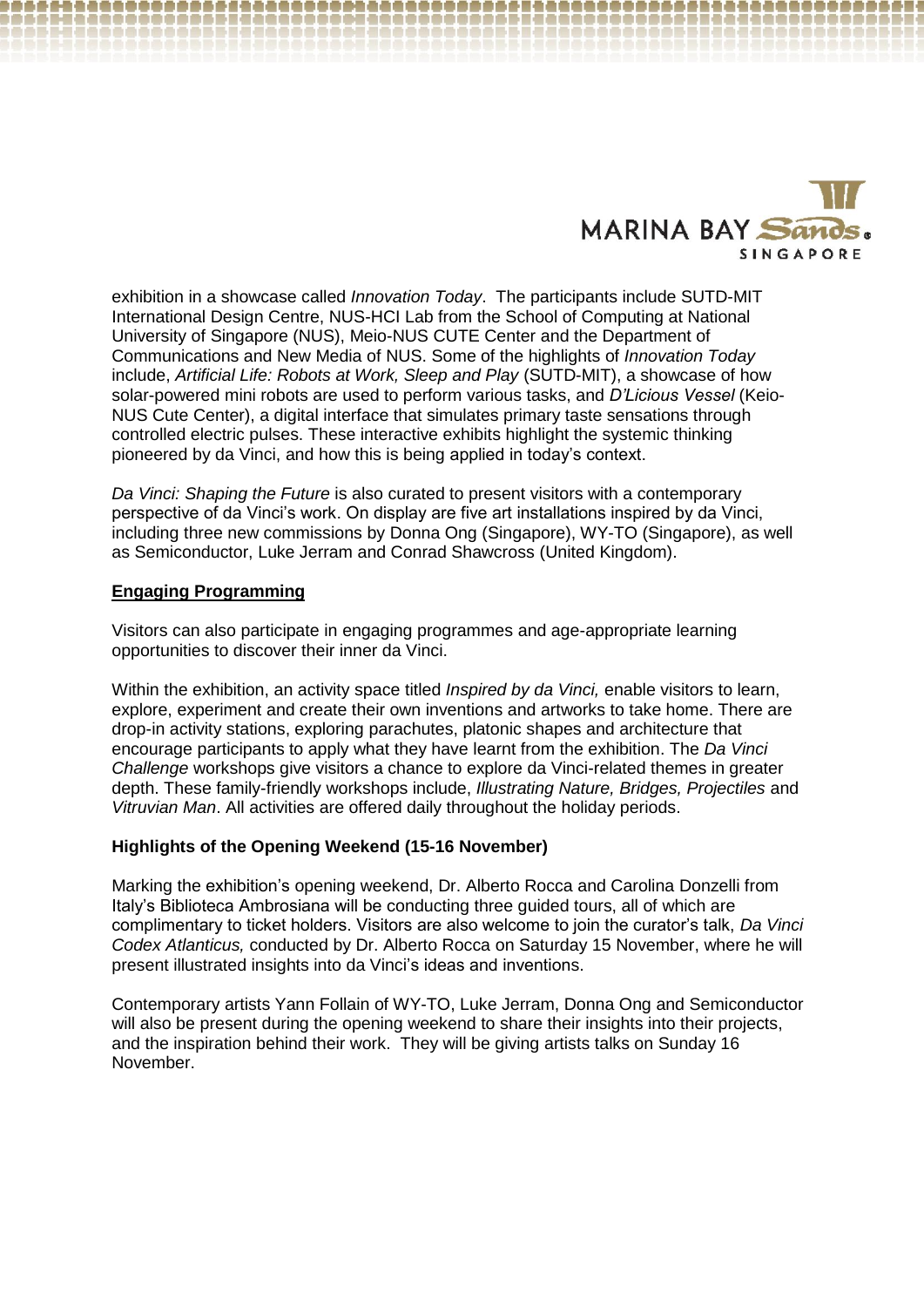

The schedule is as follows:

## Saturday, 15 November 2014

## **Curator Guided Tour**

*11.30am and 5pm*; *beginning at the first gallery of Da Vinci: Shaping the Future* Join the curators, Dr Alberto Rocca (11.30am) and Carolina Donzelli (5pm), as they lead you through the exhibition, revealing fascinating facts into da Vinci's works that are on display at the exhibition.

## **Curator Talk:** *The da Vinci Codex Atlanticus*

*2.30pm; held on Level 4 of ArtScience Museum, Expression Gallery* Dr Rocca from Biblioteca Ambrosiana will be presenting illustrated insights into da Vinci's detailed ideas and invention presented in the *Codex Atlanticus.* 

## **Artist's Gallery Talks**

*2.30pm, 3pm, 3.30pm and 4pm; held within the exhibition galleries at Basement 2* Listen to contemporary artists Yann Follain (2.30pm), Luke Jerram (3pm), Donna Ong (3.30pm) and Semiconductor (4pm) as they present their works 'in situ' during these 30 minutes, drop-in talks

## Sunday, 16 November 2014

## **Curator Guided Tour**

*11.30am and 5pm*; *beginning at the first gallery of Da Vinci: Shaping the Future* Join curator, Carolina Donzelli as she brings you through the exhibition, providing unique and fascinating insights into da Vinci's works that are on display at the exhibition.

## **Artist's Talks**

*2.30pm – 4.30pm; held on Level 4 of ArtScience Museum, Expression Gallery* Join contemporary artists Yann Follain, Luke Jerram, Donna Ong and Semiconductor as they talk about their inspirations, ideas and processes that allowed them to create the art installations that provided a contemporary interpretation of da Vinci's works.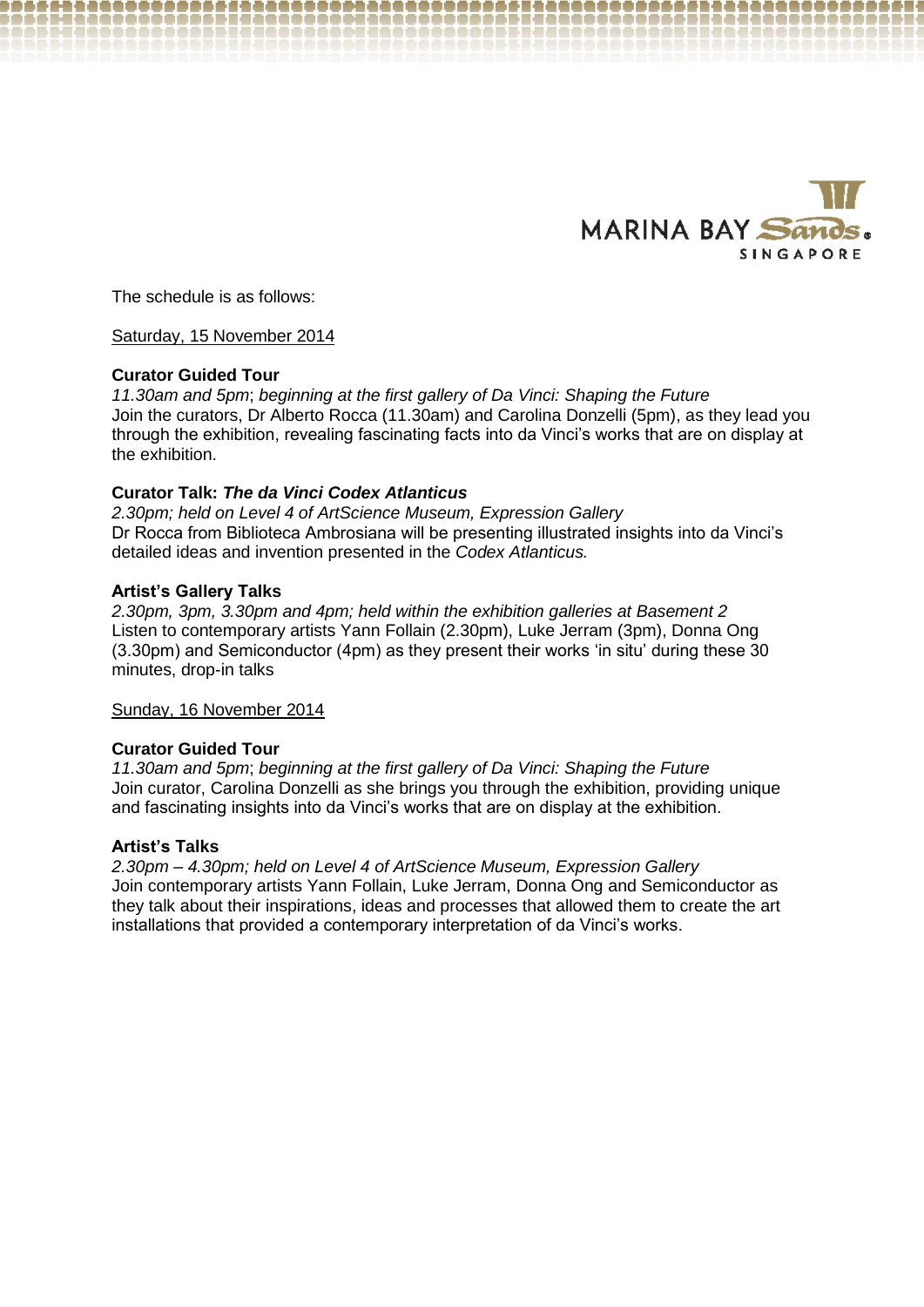

## **Visitor Information**

Tickets to *Da Vinci: Shaping the Future* is currently on sale. In particular, the Season Pass allows for unlimited visits to the exhibition, which will have a content refresh at the three month mark. Tickets are available through the Marina Bay Sands ticketing portal, ticketing hotline, box offices and all SISTIC channels. Terms and Conditions apply.

| Da Vinci: Shaping the Future                  |                                                       | <b>Standard ticket</b> | <b>Singapore</b><br>resident ticket |
|-----------------------------------------------|-------------------------------------------------------|------------------------|-------------------------------------|
| <b>DA VINCI:</b><br><b>SHAPING THE FUTURE</b> | Adult                                                 | S\$25                  | S\$19                               |
|                                               | Senior<br>(65 years and<br>above)                     | S\$23                  | S\$17.50                            |
|                                               | Child<br>$(2 - 12 \text{ years})$                     | S\$15                  | S\$10.50                            |
|                                               | <b>Family Package</b><br>$(2$ Adults + 2<br>Children) | S\$68                  | S\$51                               |
|                                               | Season Pass<br>(Unlimited Visits)                     | S\$30                  |                                     |

###